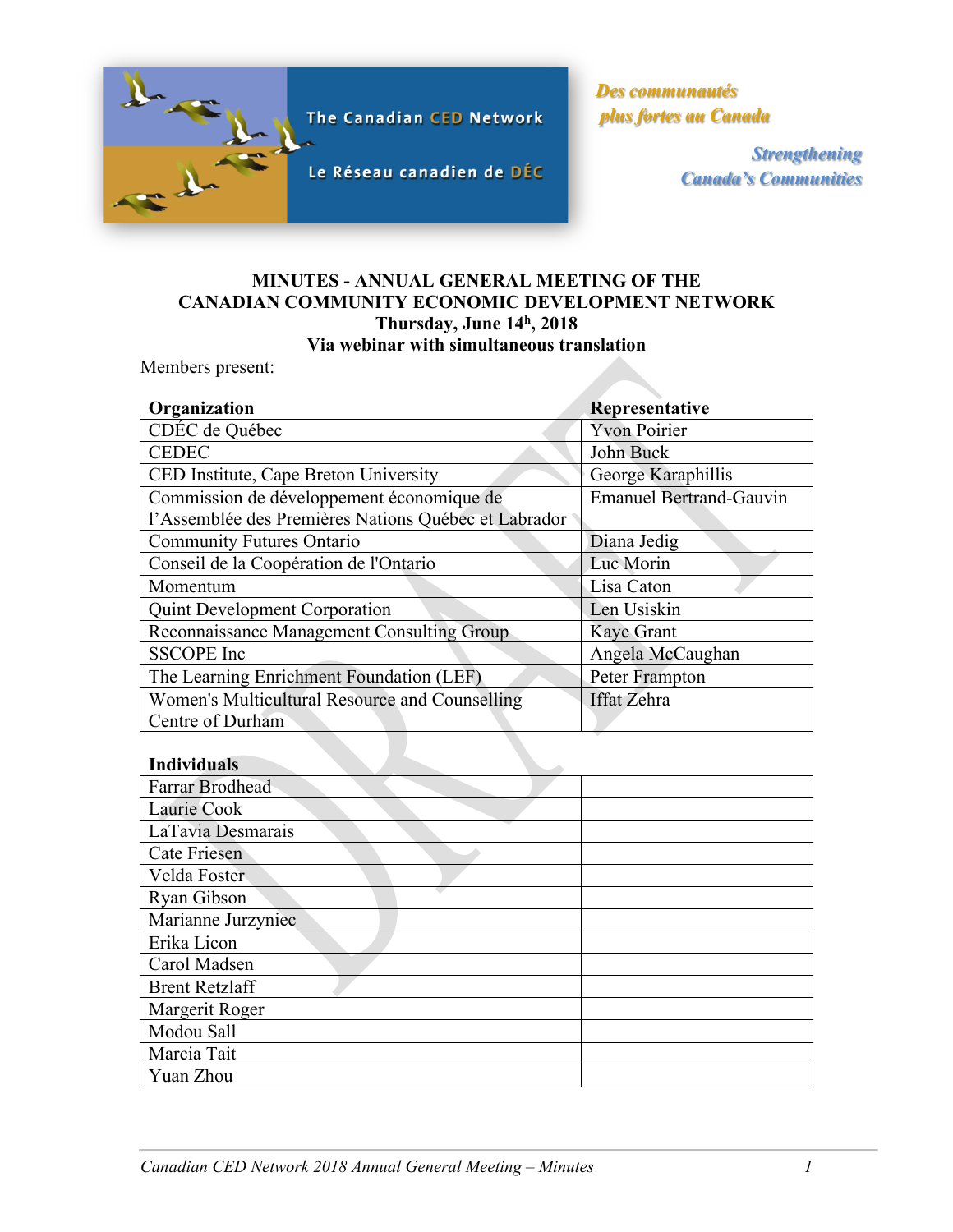# **1. Call to Order**

Ryan Gibson, CCEDNet Board President, called the meeting to order at 1pm ET and welcomed participants to our fourth entirely virtual annual general meeting.

He introduced Yvon Poirier as Parliamentarian for the AGM.

#### **2. Nomination of Recording Secretary**

Diana Jedig moved and Cate Friesen seconded that Michael Toye be the recording secretary for the Annual General Meeting.

**Motion carried.**

### **3. Verification of Quorum**

Melissa Lessard, credentials officer, declared that, with the 26 members in attendance, there was a quorum.

## **4. Adoption of the Agenda**

Luc Morin moved and Erica Licon seconded the motion to adopt the agenda.

**Motion carried.**

#### **5. Adoption of the Minutes from June 7, 2017**

Marianne Jurzyniec moved and Yvon Poirier seconded the adoption of the Minutes from the June 7, 2017 Annual General Meeting.

**Motion carried.**

#### **6. 2017 Annual Review**

Michael Toye presented highlights from 2017.

# **7. Financial Report**

### **7.1 Treasurer's Report**

Diana Jedig, Treasurer, presented the results of the 2017 audit.

### **7.2 Appointment of Auditor**

The Board of Directors recommended that CCEDNet go to tender to identify an auditor for 2018.

Diana Jedig moved and Laurie Cook seconded that CCEDNet issue a call for proposals to identify an auditor for the 2018 fiscal year.

#### **Motion carried.**

### **8. By-law(s) Amendment**

There were no by-law amendments proposed.